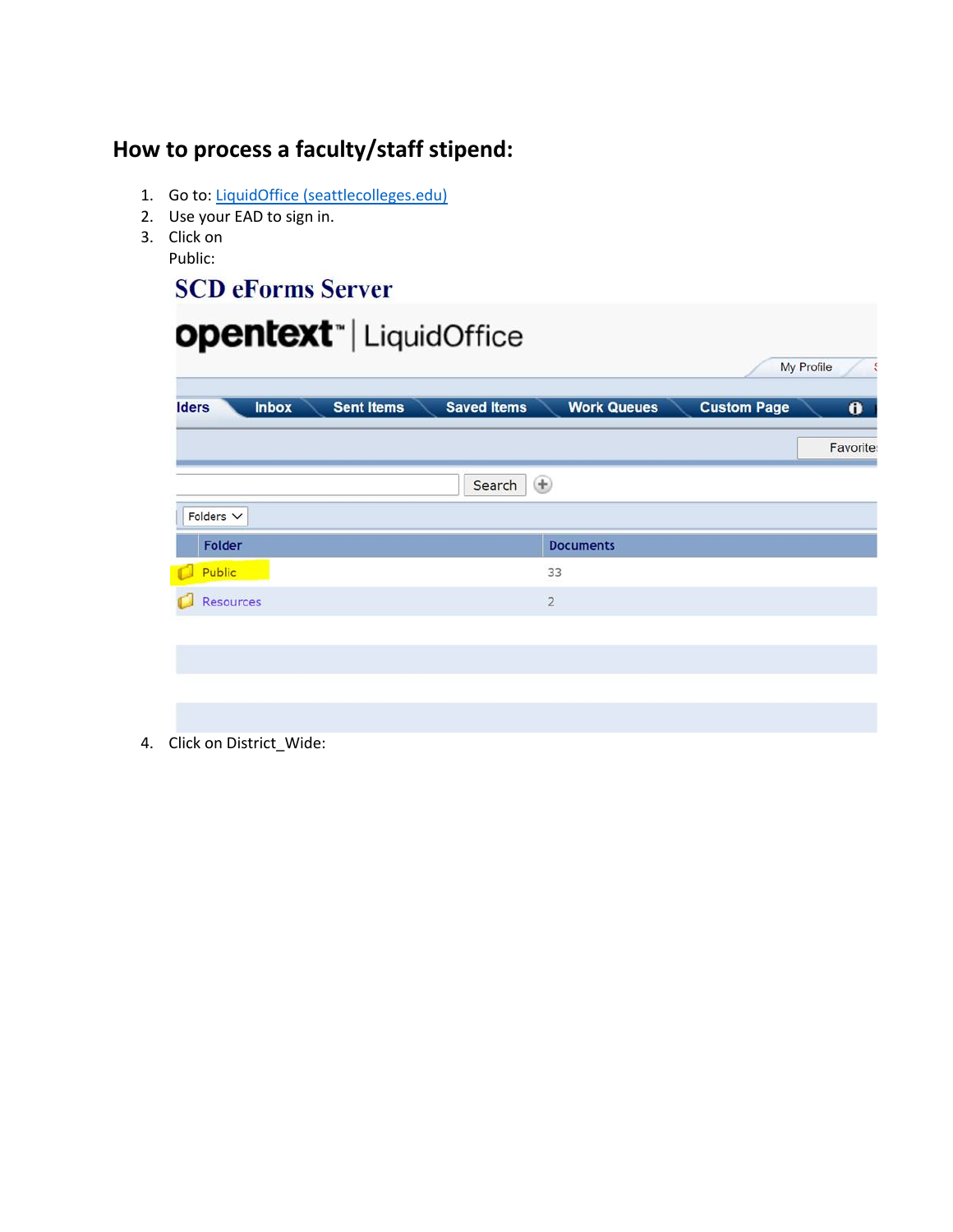| Public $\vee$<br><b>Name</b><br>Campus |              | $^{\circledast}$<br>Search | <b>Documents</b>   |
|----------------------------------------|--------------|----------------------------|--------------------|
|                                        |              |                            |                    |
|                                        |              |                            |                    |
|                                        |              |                            |                    |
|                                        |              |                            |                    |
|                                        |              |                            |                    |
|                                        |              |                            | 20                 |
| District_Wide                          |              |                            | 13                 |
|                                        |              |                            |                    |
| <b>Click EMPSRVS:</b>                  |              |                            |                    |
|                                        |              |                            |                    |
| <b>Folders</b>                         |              |                            | <b>Work Queues</b> |
|                                        |              |                            |                    |
|                                        |              |                            |                    |
|                                        |              | Search                     | $\bigoplus$        |
| District_Wide V                        |              |                            |                    |
| <b>Name</b>                            |              |                            | <b>Documents</b>   |
|                                        |              |                            |                    |
| EMPSRVS                                |              |                            | 9                  |
| FINAR                                  |              |                            | $\mathbf{1}$       |
| Services<br>d                          |              |                            | $\mathbf 1$        |
|                                        | <b>Inbox</b> | <b>Sent Items</b>          | <b>Saved Items</b> |

6. Click Stipend Process: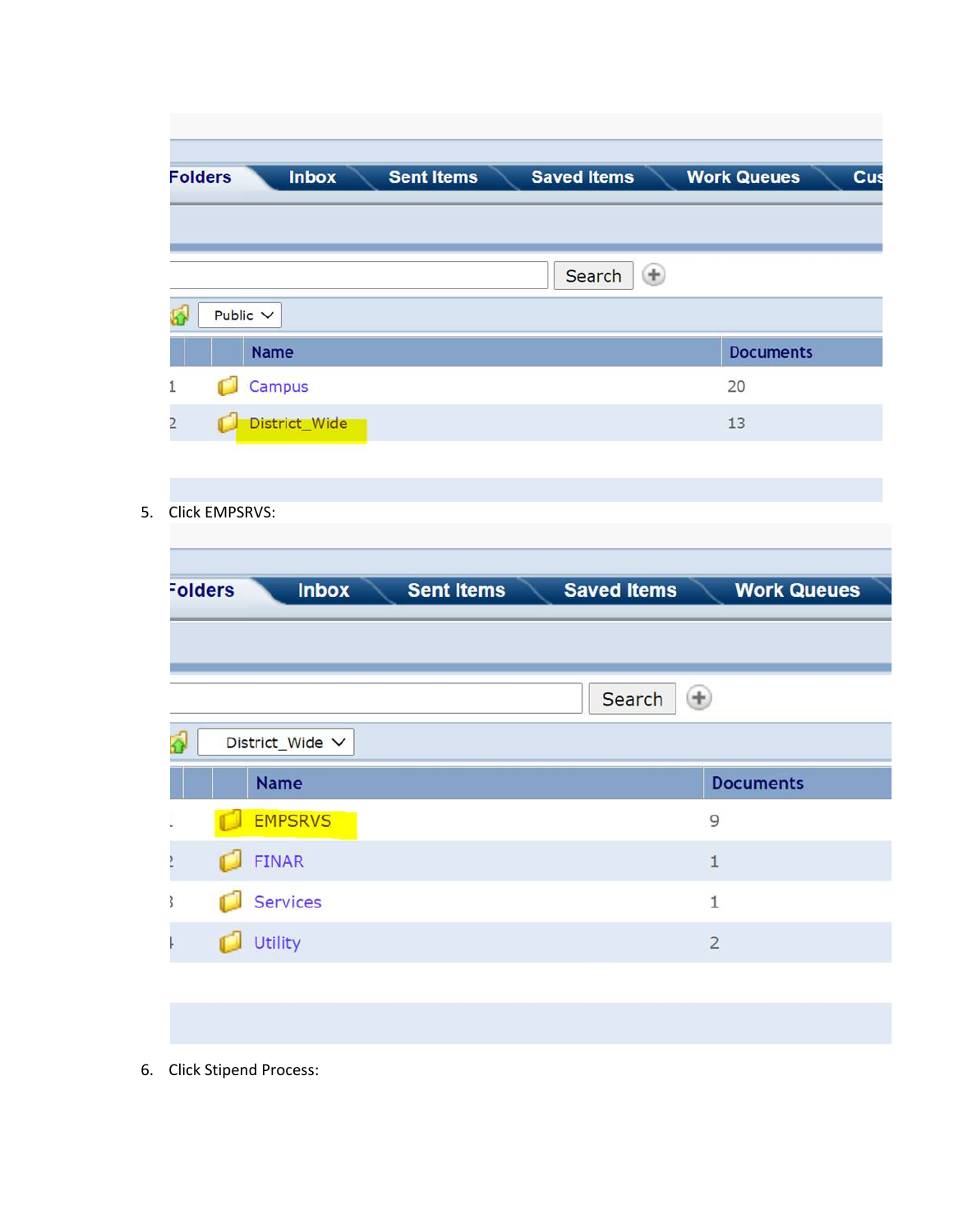|                         | <b>Folders</b> |      | <b>Sent Items</b><br><b>Saved Items</b><br><b>Inbox</b><br><b>Work Queues</b> |
|-------------------------|----------------|------|-------------------------------------------------------------------------------|
|                         |                |      |                                                                               |
|                         |                |      |                                                                               |
|                         |                |      | $\left( \pm \right)$<br>Search                                                |
| $\overline{\mathbf{A}}$ |                |      | <b>EMPSRVS</b><br>$\checkmark$                                                |
|                         |                |      | <b>Name</b>                                                                   |
|                         | Đ              |      | Add Assignment Menu                                                           |
|                         |                |      | Add/Change/Delete/Terminate Employee Assignments Menu. More Info              |
| $\overline{2}$          | Đ              |      | JobClassCodeLookUp                                                            |
| 3                       | g,             |      | name_change_process                                                           |
| 4                       | 8              | da 1 | New_Hire_process                                                              |
| 5                       | Đ              | ۵Ñ   | SIDLookUp                                                                     |
| 6                       | Ð              | ۵ĩ.  | stipend_facstu_process                                                        |
|                         | Ð              | 51   | Stipend_Process                                                               |
| 8                       | B              |      | TransportationPayrollDeductionProcess                                         |
| 9                       |                |      | Volunteer Process                                                             |
|                         |                |      |                                                                               |

## **Then follow the below instructions.**

The Stipend E-form has a different workflow than the original E-form. The current workflow will be, the department will create the stipend e-form and send it to their College Business Office using the submit button. The Business office will review the chart string and combo code. If the combo code is incorrect, Business Office will be able to change the e-form to the correct combo code. Once this has been completed, they will then select who should approve the payment such as a Dean or a Manager. Once approved by the Dean/Manager it will forward to the Payroll Office for processing, unless the total dollar amount is over \$1000 the VP over the area will need to approve and anything over \$2000 the President for the college will approve.

## **Steps to create a Stipend E-form**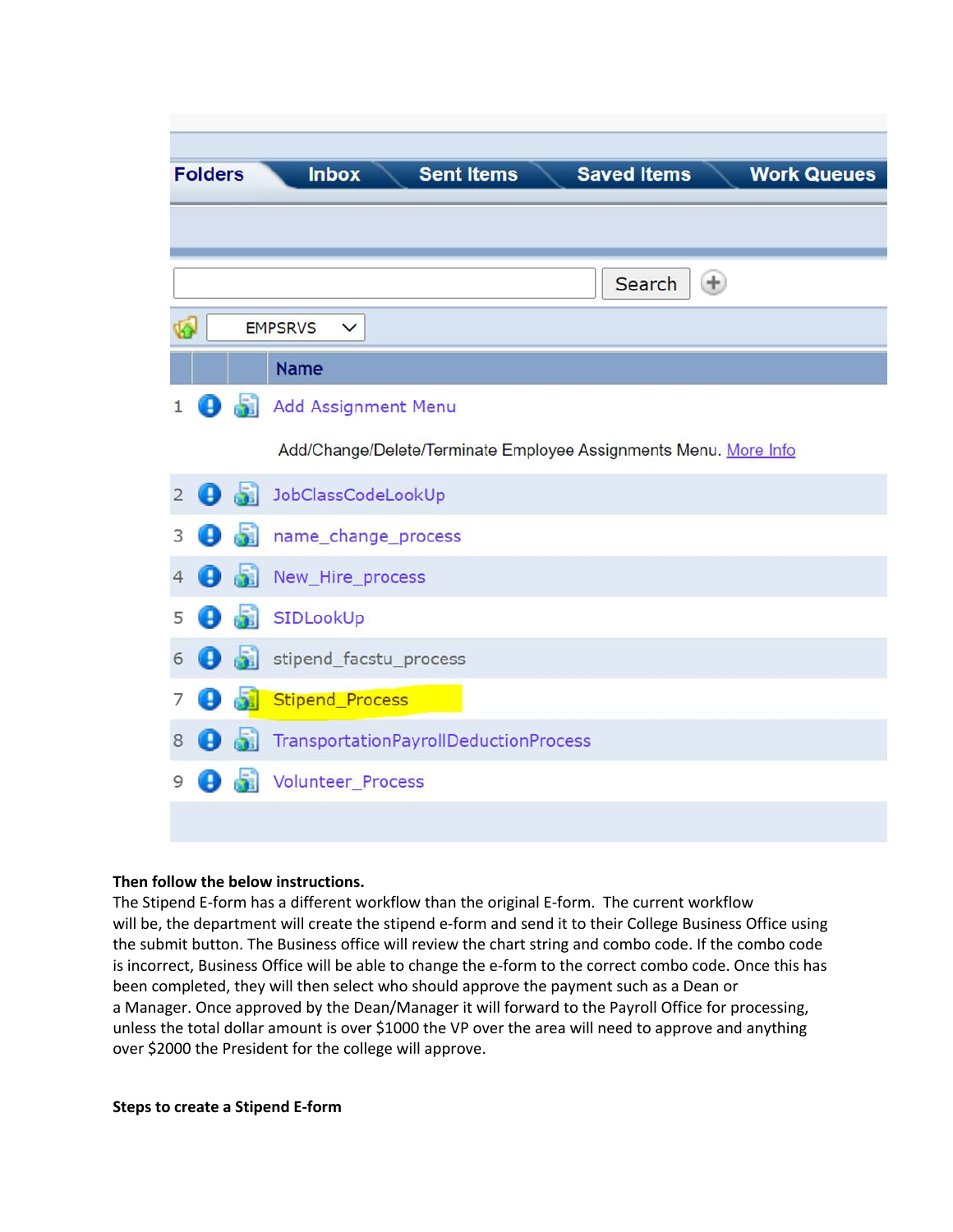https://eforms.seattlecolleges.edu/lfserver >Folders>Public>District Wide>EmpSrvs>Stipend\_Process

- 1. Enter Emplid.
- 2. Check Name to confirm the correct Emplid was entered.
- 3. Select Employee Type: Exempt, FT Faculty, PT Faculty, or Student
- 4. Select Job Class: 010006 for Exempt and Faculty, 010008 Student
- 5. Select Campus: The campus you select will determine which Business Office the E-form will route to.
- 6. Select Department
- 7. Enter Supervisor Name
- 8. Enter Start date: when will the stipend work begin?
- 9. Enter End Date: when will the work be finished?
- 10. Enter Hours Worked: total number of hours worked.
- 11. Enter Total Contract Amount
- 12. Semi-Monthly Amt will automatically calculate based on the dates and the total contract amount.
- 13. Enter Reason for the Stipend: What is the stipend for, the calculation for the total amount to be paid.
- 14. Select Operating Unit 7060 District, 7062 Central, 7063 North, and 7064 South
- 15. Enter the chart string, percentage, and combo code. If multiple budgets are used select the plus sign to add a row.
- 16. Notes: If the stipend is funded by a grant use the note section to add the PC Business Unit, Project and Activity for each grant funded budget.
- 17. Review entries and select submit.

Example Stipend